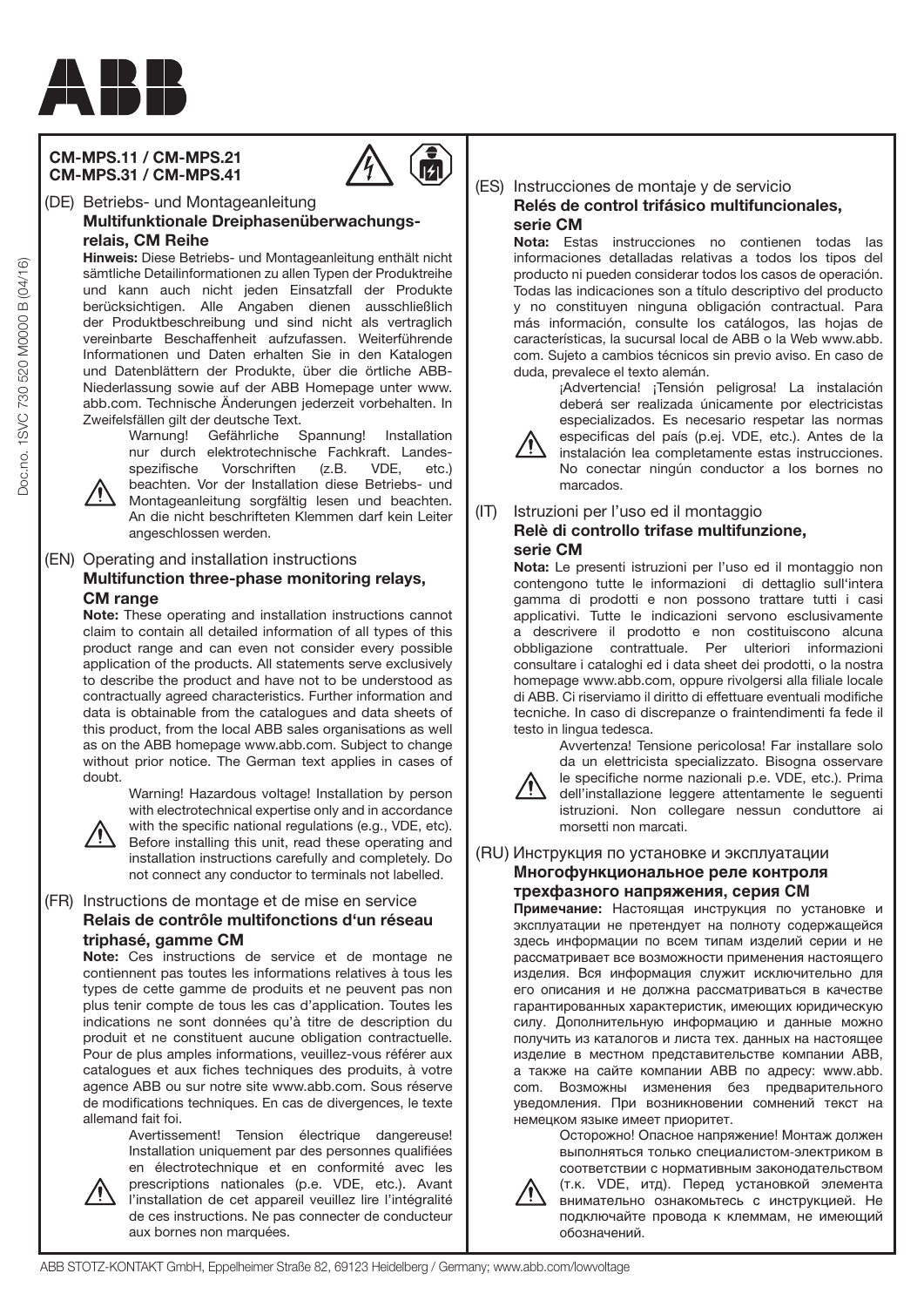#### (ZH) 操作与安装指南 CM-MPS.xy**S** CM-MPS.xy**P** 多功能三相监视继电器, CM系列 DIN ISO 2380-1 Form A 注意: 本操作指南不包含技术数据和全部应用说明, 所有数 SHE Œ 0.8 x 4 mm / 0.0315 x 0.157 in 据只是具有对产品特性进行说明的作用,因此不具备法律效 DIN ISO 8764-1 PZ 1 0.6...0.8 Nm 应。详细说明请参阅技术样本或联络ABB当地办事处或浏览 Ø 4.5 mm / 0.177 in 7.08 lb.in ABB网站(www.abb.com)。如有更改恕不通知。并以德文 8 mm 为标准。 1 x 0.5...4.0 mm² 0.315" 2 x 0.5...2.5 mm² 2 x 0.5...1.5 mm² 警告! 危险电压! 仅可由电气专业人员安装且需符 2 x 20...16 AWG 1 x 20...12 AWG  $\bigcirc$ 合特定的国家规定(如VDE等)。安装前, 请仔细且 Ĉ 2 x 20...14 AWG /^ 全部阅读该安装说明。无标识的端子不可接线。 8 mm  $1 \times 0.5...2.5$  mm<sup>2</sup> 0.315" 2 x 0.5...1.5 mm² 2 x 0.5...1.5 mm² 1 x 18...14 AWG 2 x 18...16 AWG (⊕ 7777. 2 x 18...16 AWG  $8 \text{ mm}$ 0.315" 1 x 0.5...2.5 mm² 2 x 0.5...1.5 mm² 2 x 0.5...1.5 mm² TП  $\circledR$ 1 x 18...14 AWG 2 x 18...16 AWG 2 x 18...16 AWG DIN 46228-1-A DIN 46228-4-E **CONNECT**   $\overline{\phantom{a}}$ Σ λ **Technical data:**  $\sqrt{ }$ هد **(IN)** ିନ Ta: -25 ... +60 °C (-13 ... +140 °F)  $\widehat{\mathbf{2}}$  $\Box$  $\sqrt{2}$ IP 20 Pollution degree 3 **Additional information relating to cULus approval:** For use in pollution degree 2 environment **Information complémentaire relative à la certification cULus:** Σ Pour utilisation dans un environnement de degré de pollution 2 2CDC 253 013 F0014 2CDC 253 012 F0014 2CDC 253 012 F00 **DISCONNECT**  $\sum$ λ **(OUT)** Σ Σ  $\Box$  $\sqrt{ }$ CDC 253 013 F00 T,  $\circled{2}$  $(3)$

 $(3)$ 

 $\overline{\varnothing}$ 

2

COV.11 - 1SVR 730 005 R01000 2CDC 253 025 F0014

2CDC 253 025 F0014

 $\odot$ 

 $\overline{4}$ 

2CDC 253 007 F0011

2CDC 253 007 F001

 $\Rightarrow$ 

 $\overline{\mathbb{Z}}$ 

tz

2CDC 252 014 F0015

2CDC<sub>2</sub>

252014 F0015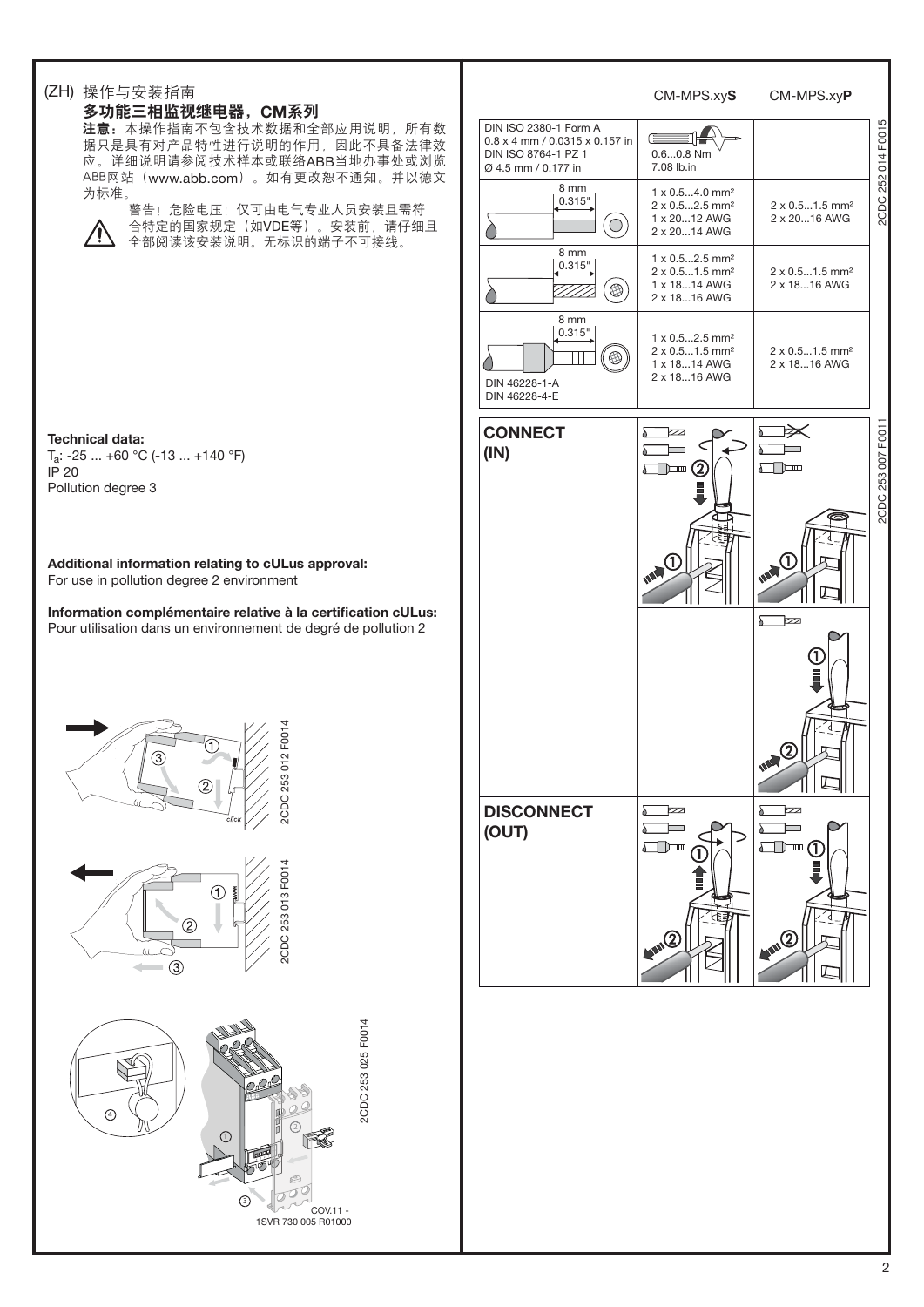

### Deutsch

## **I Frontansicht mit Bedienelementen**

- Betriebszustandsanzeige mit LEDs

| R/T: LED gelb            | - Anzeige Relais und Zeitablauf |
|--------------------------|---------------------------------|
|                          | Relais angezogen                |
|                          | TUTL Verzögerungszeit läuft     |
| F1: LED rot              | - Fehlermeldung                 |
| F <sub>2</sub> : LED rot | - Fehlermeldung                 |
|                          |                                 |

- Schwellwerteinstellung für Überspannung
- Schwellwerteinstellung für Unterspannung
- Schwellwerteinstellung für Asymmetrie (2-25 %)
- (5) Einstellung der Auslöseverzögerung  $t_v$  (0 s; 0,1-30 s)

## **Fehlermeldungen**

Überspannung: F1 an Unterspannung: F2 an Asymmetrie: F1 und F2 an Phasenausfall: F1 an, F2 blinkend Phasenfolge: F1 und F2 abwechselnd blinkend Neutralleiterbruch: F1 an, F2 blinkend Schwellwertüberschneidung: R/T, F1 und F2 blinkend

## **II DIP-Schalterstellungen**

- DIP-Schalter zur Einstellung von:
	- 1 ON = Ansprechverzögerung
		- OFF = Rückfallverzögerung
	- 2 ON = Phasenfolgeüberwachung deaktiviert
	- OFF = Phasenfolgeüberwachung aktiviert

Auslieferungszustand: Alle DIP-Schalter in Position OFF

## **III DIP-Schalterposition**

## **Elektrischer Anschluss**

|          | L1, L2, L3 (N) Steuerspeisespannung $U_s/$ |
|----------|--------------------------------------------|
|          | Dreiphasenmessspannung                     |
|          | Frequenz 50/60 Hz                          |
| 15-16/18 | Ausgangsrelais 1                           |
| 25-26/28 | Ausgangsrelais 2                           |

CM-MPS.11 und CM-MPS.21 eignen sich auch zur Überwachung von Einphasennetzen. Voraussetzungen: DIP 2: ON und L1-L2-L3 gebrückt

Schwellwert für Asymmetrie auf Maximum (25 %) eingestellt

## **Achtung:**

 $\circ$ 

Bei dauernd anliegenden Spannungen von > 120 V bei CM-MPS.11; > 240 V bei CM-MPS.21 > 220 V bei CM-MPS.31; > 400 V bei CM-MPS.41 ist ein seitlicher Geräteabstand von mindestens 10 mm (0,39 in) einzuhalten!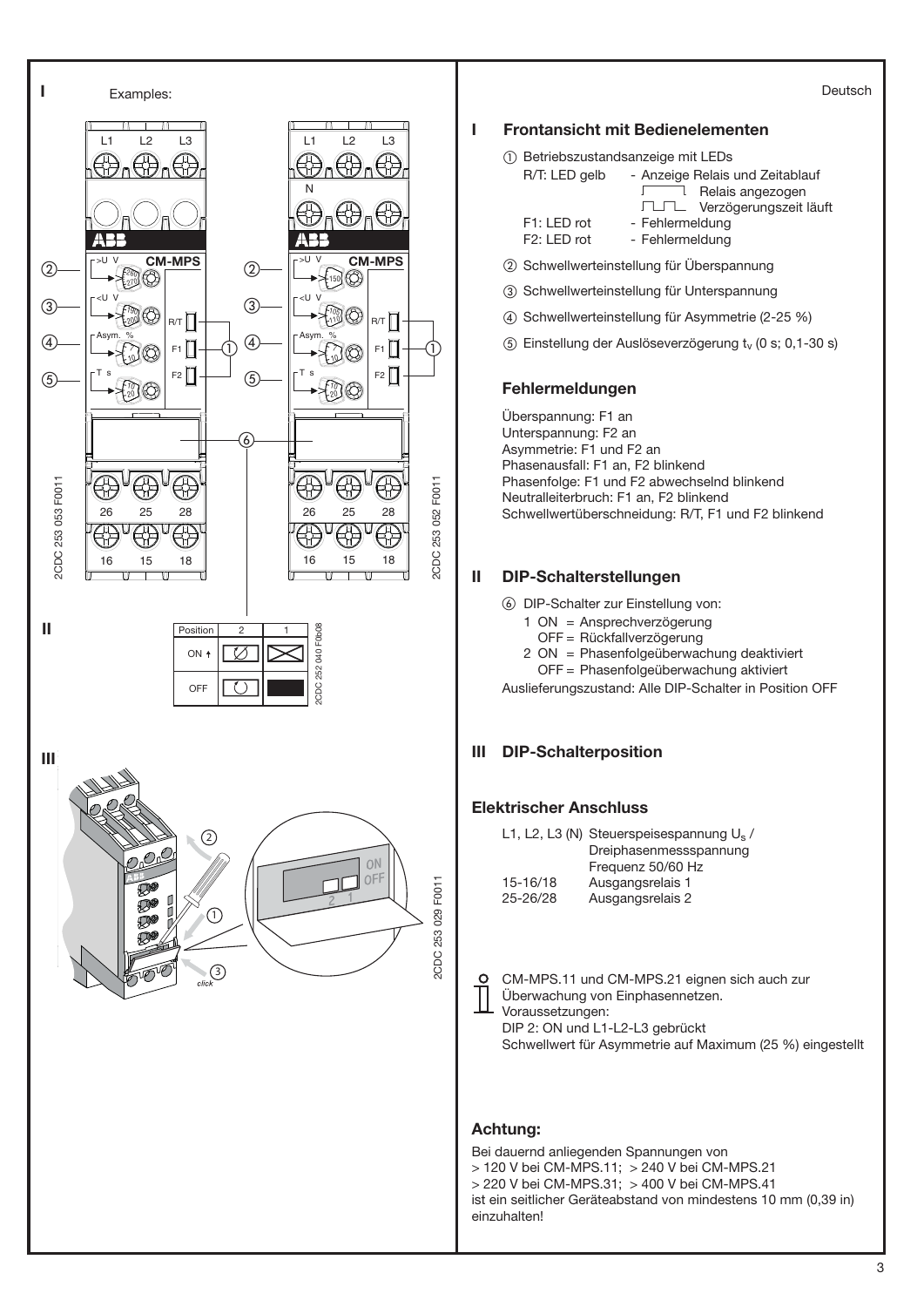#### English

#### Français

#### **I Front view with operating controls**

- Indication of operational states with LEDs

- R/T: yellow LED Status indication relay and timing Relay energized
	- $\Box\Box\Box$  Time delay is running
- F1: red LED Fault message<br>F2: red LED Fault message
	- Fault message
- Adjustment of the threshold value for overvoltage
- Adjustment of the threshold value for undervoltage
- Adjustment of the threshold value for phase unbalance (2-25 %)
- (5) Adjustment of the tripping delay  $t_v$  (0 s; 0.1-30 s)

## **Fault messages**

Overvoltage: F1 on Undervoltage: F2 on Phase unbalance: F1 and F2 on Phase failure: F1 on, F2 flashing Phase sequence: F1 and F2 alternately flashing Interruption of the neutral: F1 on, F2 flashing Overlapping of the threshold values: R/T, F1 and F2 flashing

## **II DIP switch functions**

- DIP switches for the adjustment of:
	- $1 ON = ON$ -delay
	- OFF = OFF-delay
	- 2 ON = Phase sequence monitoring deactivated

OFF = Phase sequence monitoring activated

Default setting: All DIP switches in position OFF

## **III DIP switch position**

## **Electrical connection**

L1, L2, L3 (N) Control supply voltage U<sub>s</sub> / Three-phase measured voltage Frequency 50/60 Hz 15-16/18 Output relay 1 25-26/28 Output relay 2

CM-MPS.11 and CM-MPS.21 are also suitable for monitoring single-phase mains. The following conditions apply:

DIP 2: ON and L1-L2-L3 jumpered

Threshold value for phase unbalance set to maximum (25 %)

## **Attention:**

In case of continuous measuring voltage > 120 V at CM-MPS.11 > 240 V at CM-MPS.21 > 220 V at CM-MPS.31 > 400 V at CM-MPS.41 lateral spacing to other units has to be min. 10 mm (0.39 in)!

## **I Face avant et dispositifs de commande**

- Indication de fonctionnement par LED
	- R/T: LED jaune Indication relais et temporisation I Relais activé TUTL Temporisation en cours F1: LED rouge - Message de défaut F2: LED rouge - Message de défaut
- (2) Réglage de la valeur de seuil de surtension
- Réglage de la valeur de seuil de sous-tension
- Réglage de la valeur de seuil du déséquilibre des phases (2-25 %)
- $(5)$  Réglage de la temporisation de déclenchement t<sub>v</sub> (0 s; 0,1-30 s)

### **Messages de défaut**

Surtension: F1 allumé Sous-tension: F2 allumé Déséquilibre des phases: F1 et F2 allumés Défaillance de phase: F1 allumé, F2 clignotant Ordre des phases: F1 et F2 clignotant alternativement Coupure du neutre: F1 allumé, F2 clignotant Chevauchement des valeurs de seuil: R/T, F1 et F2 clignotant

## **II Fonctions des micro-interrupteurs**

- Micro-interrupteurs pour le réglage de:
	- 1 ON = Temporisation au travail
		- OFF = Temporisation au repos
	- 2 ON = Surveillance d'ordre des phases inactive OFF = Surveillance d'ordre des phases active

Etat de livraison:

Tous les micro-interrupteurs en position OFF

## **III Position des micro-interrupteurs**

#### **Raccordement électrique**

|          | L1, L2, L3 (N) Tension d'alimentation de commande $U_s$ / |
|----------|-----------------------------------------------------------|
|          | Tension de mesure triphasée                               |
|          | Fréquence 50/60 Hz                                        |
| 15-16/18 | Relais de sortie 1                                        |
| 25-26/28 | Relais de sortie 2                                        |
|          |                                                           |

| CM-MPS.11    |
|--------------|
| surveillance |
| Conditions:  |

CM-MPS.11 et CM-MPS.21 sont aussi appropriés pour la surveillance des réseaux monophasés.

DIP 2: ON et L1-L2-L3 pontés Valeur de seuil du déséquilibre des phases ajustée au maximum (25 %)

#### **Attention:**

Dans le cas d'une tension permanente mesurée > 120 V pour CM-MPS.11 > 240 V pour CM-MPS.21 > 220 V pour CM-MPS.31 > 400 V pour CM-MPS.41 l'espacement latérale par rapport aux autres modules doit être de 10 mm (0,39 in) au minimum!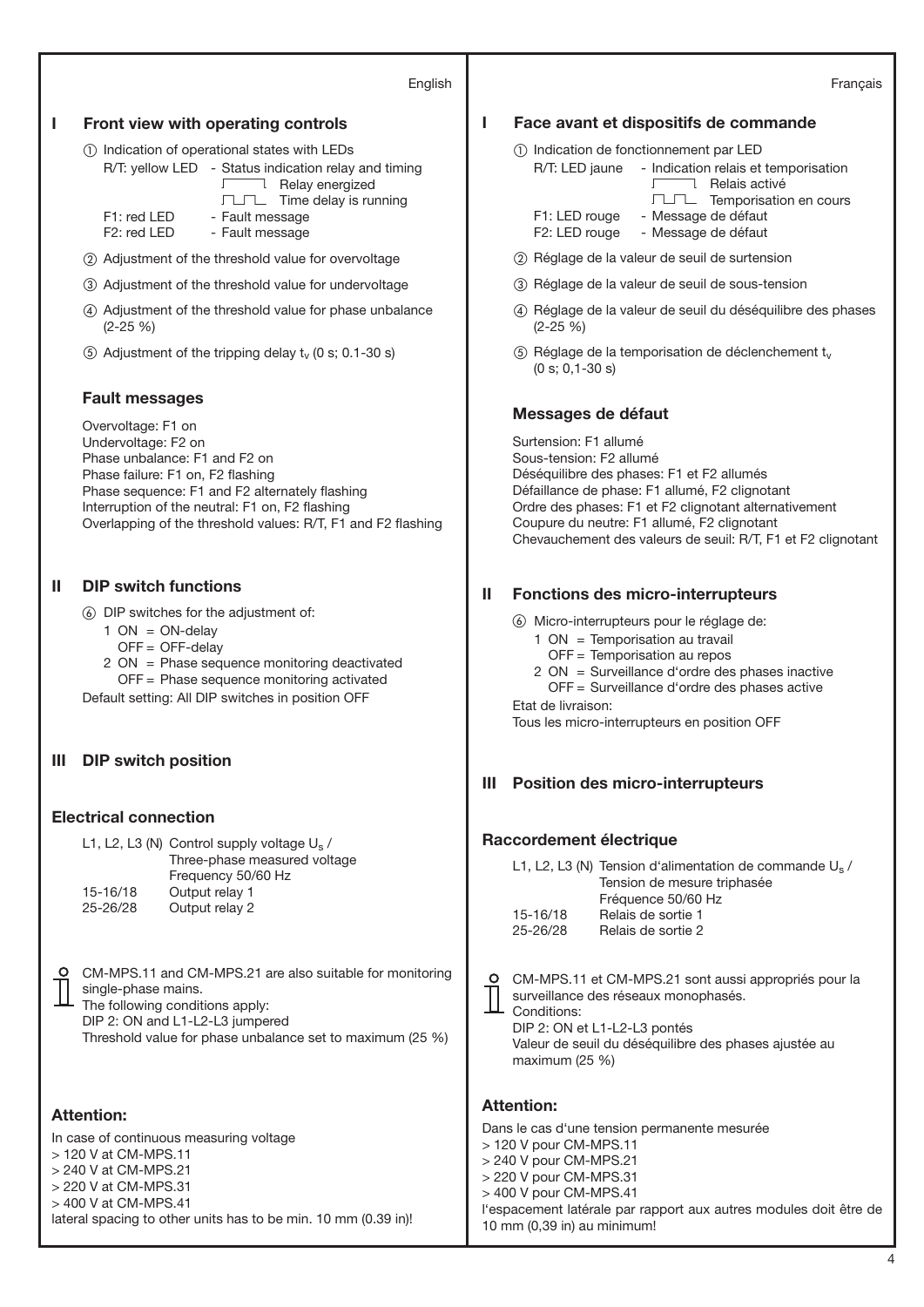#### Español

### **I Vista frontal con elementos de mando**

- Indicadores de servicio con LEDs
	- R/T: LED amarillo Indicación relé y temporización TLTL Temporización en curso Relé energizado F1: LED roio - Mensaie de error
		- F2: LED rojo Mensaje de error
- Ajuste del valor umbral para sobretensión
- Ajuste del valor umbral para subtensión
- Ajuste del valor umbral para desequilibrio de fase (2-25 %)
- $(5)$  Ajuste del retardo de disparo  $t_v$  (0 s; 0,1-30 s)

#### **Mensajes de error**

Sobretensión: F1 encendido Subtensión: F2 encendido Desequilibrio de fase: F1 y F2 encendidos Pérdida de fase: F1 encendido, F2 parpadeante Secuencia de fase: F1 y F2 parpadeantes de forma alternativa Corte del neutro: F1 encendido, F2 parpadeante Solapado de los valores umbrales: R/T, F1 y F2 parpadeantes

#### **II Funciones de los interruptores DIP**

Interruptores DIP para el ajuste de:

- 1 ON = Retardo a la conexión
	- OFF = Retardo a la desconexión
- 2 ON = Control de secuencia de fase inactivo OFF = Control de secuencia de fase activo

Entrega de fábrica: Todos los interruptores DIP en posición OFF

**III Posición de los interruptores DIP**

#### **Conexión eléctrica**

L1, L2, L3 (N) Tensión de alimentación de mando U<sub>s</sub> / Tensión trifásica de medida Frecuencia 50/60 Hz 15-16/18 Relé de salida 1 25-26/28 Relé de salida 2

| ٦<br>×<br>. . |  |  |  |  |  |
|---------------|--|--|--|--|--|
|               |  |  |  |  |  |

CM-MPS.11 y CM-MPS.21 son igualmente adecuados para el control de redes monofásicas. Condiciones: DIP 2: ON y L1-L2-L3 puenteados Valor umbral del desequilibrio de fase ajustado al máximo  $(25, 96)$ 

## **Atención:**

Para tensiones de medida continuas > 120 V en CM-MPS.11 > 240 V en CM-MPS.21 > 220 V en CM-MPS.31 > 400 V en CM-MPS.41 dejar un espacio lateral entre módulos como mínimo de 10 mm (0,39 in)!

## **I Vista frontale con gli elementi di comando**

- LED di visualizzazione dello stato di funzionamento
	- R/T: LED giallo Indicazione relè e temporizzazione I Relè eccitato TLTL Temporizzazione in corso F1: LED rosso - Messaggio di errore
	- F2: LED rosso Messaggio di errore
- Impostazione del valore di soglia per sovratensione
- Impostazione del valore di soglia per sottotensione
- Impostazione del valore di soglia per squilibrio (2-25 %)
- $\sigma$  Impostazione del ritardo di intervento t<sub>v</sub> (0 s; 0,1-30 s)

### **Messaggi di errore**

Sovratensione: F1 acceso Sottotensione: F2 acceso Squilibrio di fase: F1 e F2 accesi Mancanza fase: F1 acceso, F2 lampeggiante Sequenza fasi: F1 e F2 lampeggianti alternativamente Interruzione del neutro: F1 acceso, F2 lampeggiante Sovrapposizione dei valori di soglia: R/T, F1 e F2 lampeggianti

### **II Funzioni degli interruttori DIP**

Interruttori DIP per l'impostazione di:

- 1 ON = Ritardo all'eccitazione
	- OFF = Ritardo alla diseccitazione
- 2 ON = Controllo di sequenza fasi inattivo OFF = Controllo di sequenza fasi attivo
- Impostazione di fabbrica:

Tutti gli interruttori DIP in posizione OFF

## **III Posizione degli interruttori DIP**

### **Collegamento elettrico**

L1, L2, L3 (N) Tensione di comando Us / Tensione trifase sottoposta a misura Frequenza 50/60 Hz 15-16/18 Relè di uscita 1 25-26/28 Relè di uscita 2

CM-MPS.11 e CM-MPS.21 sono anche in grado di

monitorare reti monofasi. Premessa:

DIP 2: ON e L1-L2-L3 ponticellati Valore di soglia per squilibrio di fase impostato al massimo (25 %)

## **Attenzione:**

Nel caso in cui la tensione sottoposta a misura fosse di continuo > 120 V al CM-MPS.11 > 240 V al CM-MPS.21 > 220 V al CM-MPS.31

> 400 V al CM-MPS.41

lo spazio laterale tra un modulo e l'altro deve essere min. 10 mm (0,39 in)!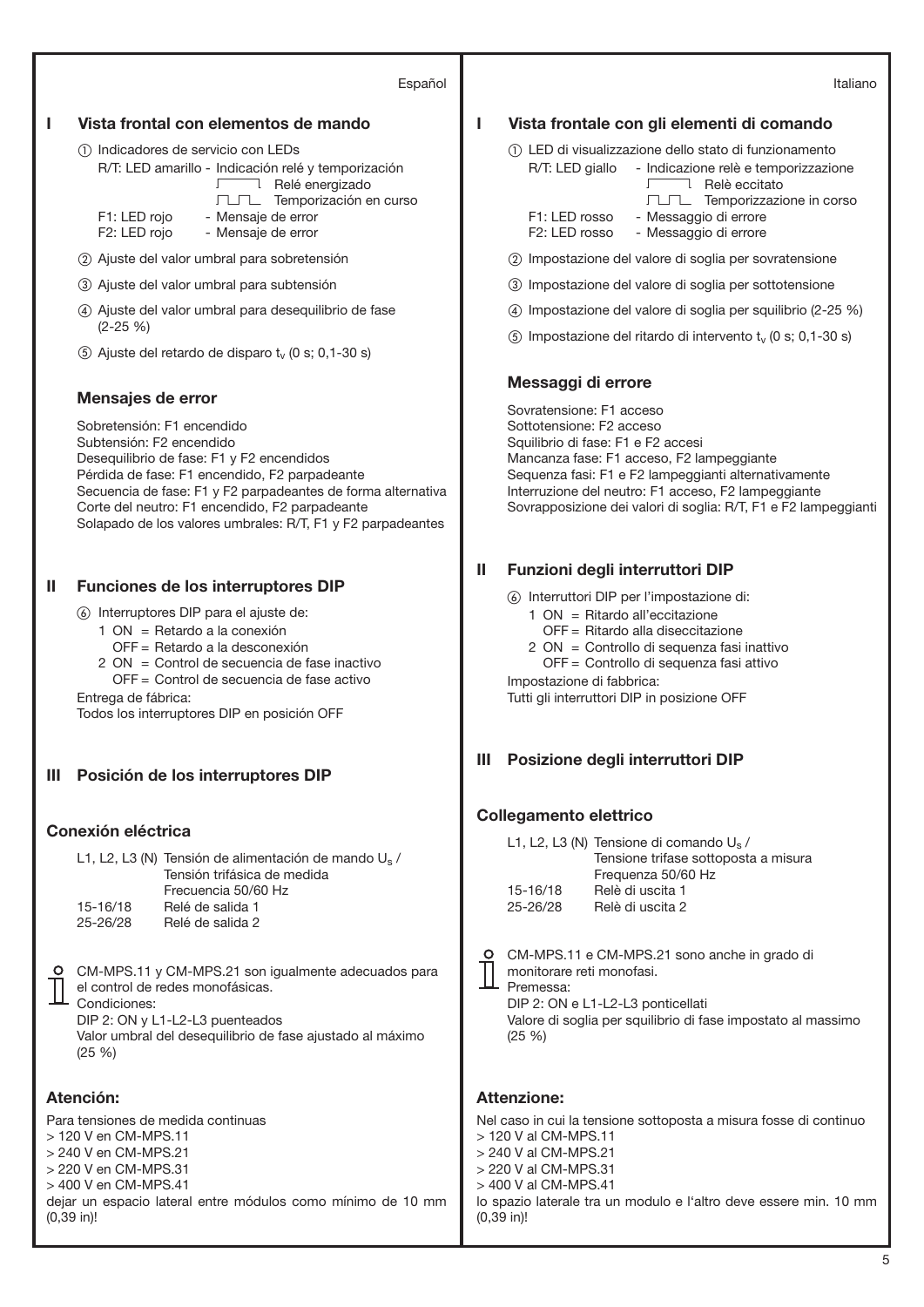#### Italiano



#### **I** 前面板操作

| ① LED状态指示   |
|-------------|
| R/T: 黄色 LED |
|             |

- 输出继电器状态和计时状态指示 アンママ 继电器动作 厂┛フユ 延时计时中

- F1: 红色LED 故障信息<br>F2: 红色LFD 故障信息
- F2: 红色LED ② 讨电压阈值调节
- ③ 欠电压阈值调节
- 4 相不平衡阈值调节(2-25%)

(5) 动作延时时间t<sub>v</sub>调节 (0 s; 0,1-30 s)

## 故障信息

过电压: F1 亮 欠电压: F2 亮 相不平衡: F1 和 F2 亮 缺相: F1 亮, F2 闪烁 相序: F1 和 F2 交替闪烁 中性线断线: F1 亮, F2 闪烁 阈值设定重叠: R/T、 F1 和 F2 闪烁

## **II** DIP开关功能

- ⑥ DIP开关, 用于设置:  $1 ON = m$ 应延时  $OFF =$  复位延时 2 ON = 相序监视功能无效
	- OFF = 相序监视功能有效
- 默认设置: 所有DIP开关处于OFF位置

## **III** DIP开关的位置

|          | L1, L2, L3 (N) 控制供电电压 U <sub>s</sub> / |
|----------|----------------------------------------|
|          | 三相监视电压                                 |
|          | 频率50/60 Hz                             |
| 15-16/18 | 输出继电器 1                                |
| 25-26/28 | 输出继电器 2                                |
|          |                                        |

O CM-MPS.11和CM-MPS.21亦可用来监视单相主电源。 ■ 所需条件为: DIP 2: ON, L1-L2-L3 桥接 相不平衡的阈值设定为最大值(25 %)

若持续监视电压 > 120 V (模块CM-MPS.11) > 240 V (模块CM-MPS.21) > 220 V (模块CM-MPS.31) > 400 V (模块CM-MPS.41) 相邻模块之间必须留有最少 10 mm (0.39 in)的空间。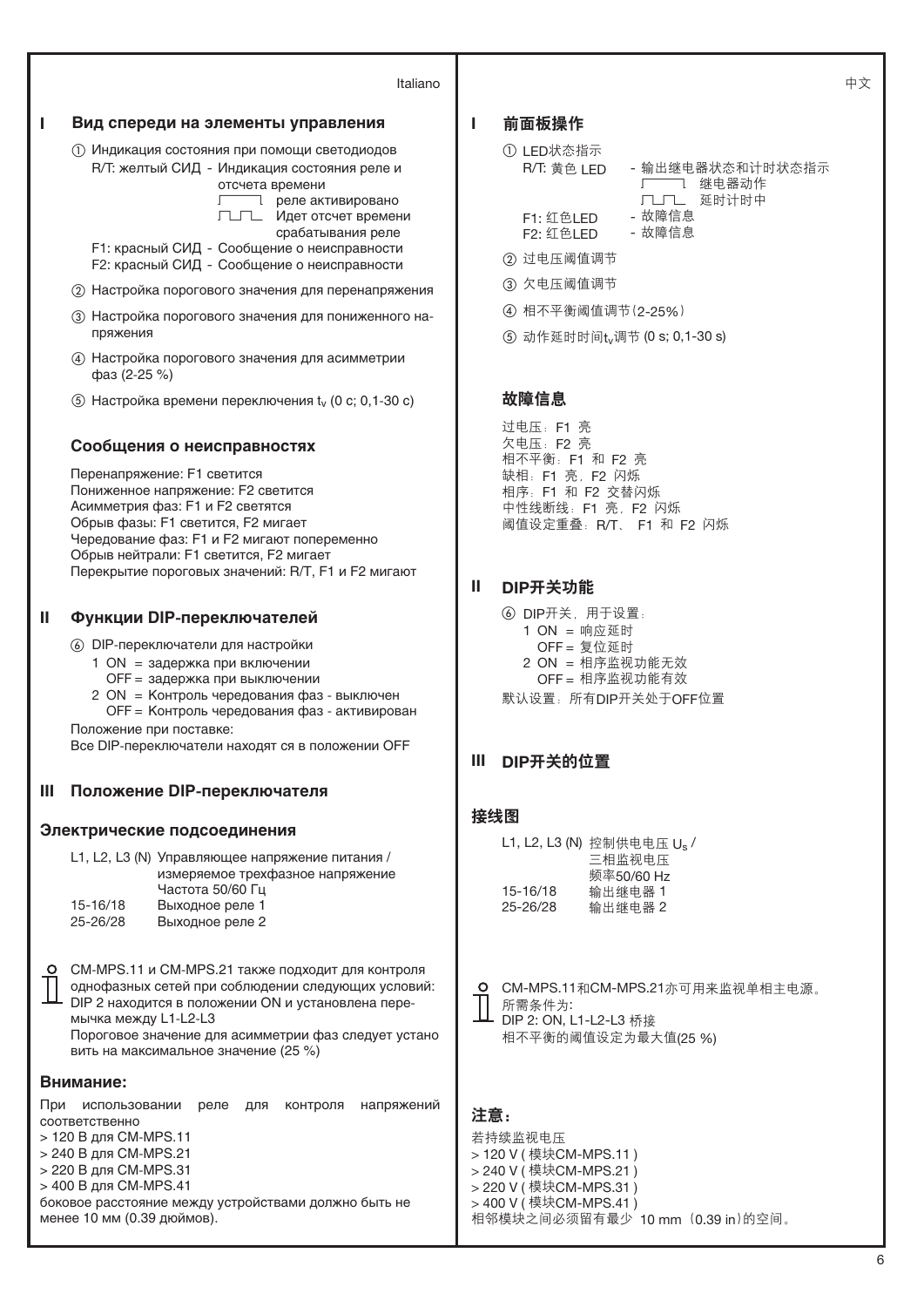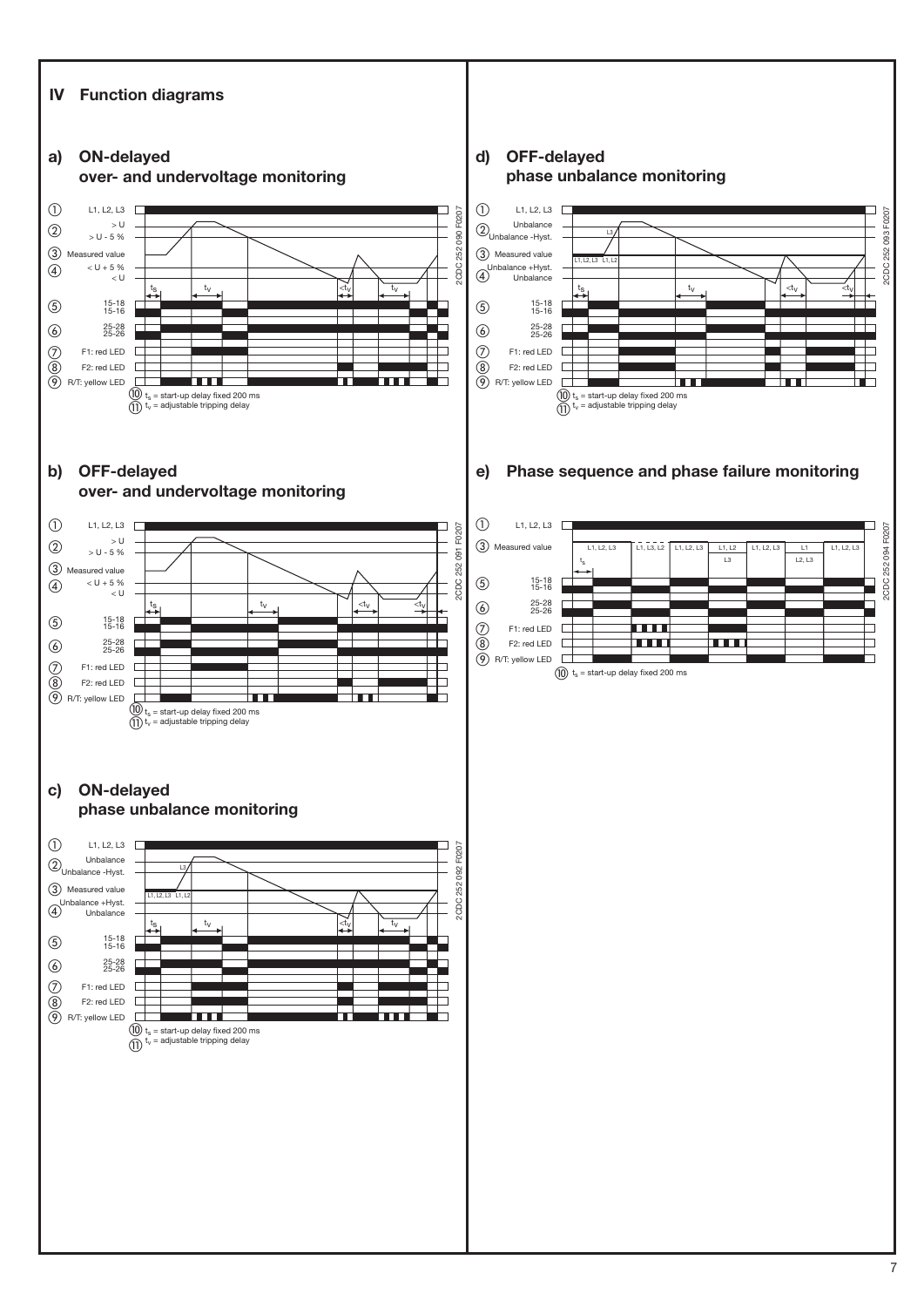**Neutralleiterbruchüberwachung Interrupted neutral monitoring Surveillance de coupure du neutre Control de corte del neutro Controllo dell'interruzione del neutro Контроль обрыва нейтрали** 中性线断线监视

- (DE) Die Unterbrechung des Neutralleiters im zu überwachenden Netz wird mittels Asymmetrieauswertung erkannt. Bei unbelastetem Neutralleiter, d.h. symmetrischer Last zwischen allen drei Phasen, kann ein Neutralleiterbruch eventuell systembedingt nicht erkannt werden.
- (EN) The interruption of the neutral in the main to be monitored is detected by means of phase unbalance evaluation. Determined by the system, in case of unloaded neutral, i.e. symmetrical load between all three phases, it may happen that an interruption of the neutral will not be detected.
- (FR) La coupure du neutre dans le réseau à surveiller est détectée grâce à l'évaluation du déséquilibre des phases. Dans le cas d'un neutre non chargé, c.à.d. charge symétrique entre toutes les trois phases, il est possible qu'une coupure du neutre ne soit pas détectée pour des raisons inhérente au système.
- (ES) El corte del neutro de la red monitorizada, es detectado evaluando el desequilibrio entre fases. Puede ocurrir que un corte del neutro no sea detectado, siempre determinado por el sistema y en el caso de neutro sin carga, i.e. carga simétrica entre las tres fases.
- (IT) L'interruzione del neutro nella rete da monitorare viene riconosciuta tramite valutazione dello squilibrio di fase. In caso di un neutro senza carico, cioè carico bilanciato tra tutte le tre fasi, un'interruzione del neutro potrebbe non essere riconosciuto per causa del sistema.
- (RU) Обнаружение обрыва нейтрали в сети осуществляется посредством оценки асимметрии фаз. Определяется системой, при отсутствии нагрузки нейтрали, т.е. при симметричной нагрузке между всех трех фаз обрыв нейтрали может быть не обнаружен.
- (ZH) 主电源系统中的中性线断线检测功能通过相不平衡来测量。 根据不同的系统,如果中性线不带负载,如三相负载对称, 器件将检测不到中性线断线。



- (DE) Verschiebung des Sternpunktes durch unsymmetrische Last im Dreiphasennetz. Neutralleiterbruch wird erkannt.
- (EN) Displacement of the star point by asymmetrical load in the 3-phase main. Interrupted neutral will be detected.
- (FR) Décalage du point neutre par une charge asymétrique dans le réseau triphasé. Une coupure du neutre sera détectée.
- (ES) Desplazamiento del punto estrella por carga asimétrica en la red trifásica. El corte del neutro será detectada.
- (IT) Spostamento del centro stella per mezzo di carico sbilanciato nella rete trifase. Un'interruzione del neutro sarà riconosciuta.
- (RU) Смещение нейтральной точки звёзды при ассиметричной нагрузке в трехфазной сети. Обрыв нейтрали будет обнаружен.
- (ZH) 三相主电源的不对称负载导致星形连接点偏移, 此时若中 性线断线。则可被检测出来。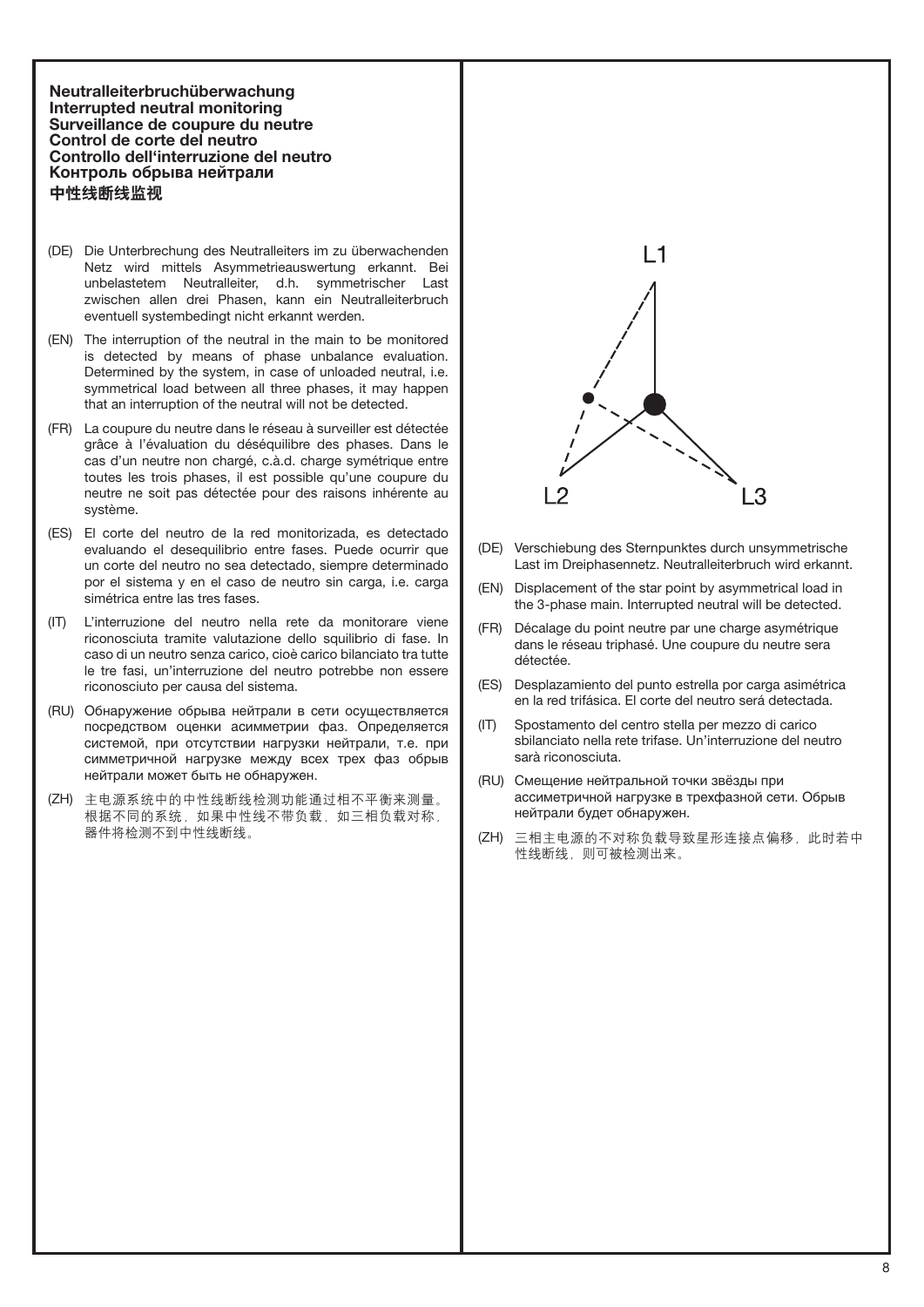### **IV Funktionsdiagramme**

- a) Ansprechverzögerte Über- und Unterspannungsüberwachung
- b) Rückfallverzögerte Über- und Unterspannungsüberwachung
- c) Ansprechverzögerte Asymmetrieüberwachung
- d) Rückfallverzögerte Asymmetrieüberwachung
- e) Phasenfolge- und Phasenausfallüberwachung
	- Steuerspeisespannung / Dreiphasenmessspannung 2 Schwellwert
		-
		- Messwert
		- Schwellwert
		- Ausgangsrelais 1
		- $\overline{6}$  Ausgangsrelais 2
		- LED rot
		- LED rot
		- LED gelb
		- $(0)$  Einschaltverzögerung ts, fix
		- $(n)$  Auslöseverzögerung t<sub>v</sub>, einstellbar

#### **Schwellwerte für Über- und Unterspannung**

| <b>CM-MPS.11</b> | L1-L2-L3-N 90-170 V  |           |  | $U_{\text{min}} = 90 - 130 V$          |
|------------------|----------------------|-----------|--|----------------------------------------|
|                  |                      |           |  | $U_{\text{max}} = 120 - 170 V$         |
| CM-MPS.21        | L1-L2-L3-N 180-280 V |           |  | $U_{\text{min}} = 180 - 220 V$         |
|                  |                      |           |  | $U_{\text{max}} = 240 - 280 \text{ V}$ |
| CM-MPS.31        | $L1-L2-L3$           | 160-300 V |  | $U_{\text{min}} = 160 - 230 V$         |
|                  |                      |           |  | $U_{\text{max}} = 220 - 300 \text{ V}$ |
| CM-MPS.41        | $11 - 2 - 3$         | 300-500 V |  | $U_{\text{min}} = 300 - 380 \text{ V}$ |
|                  |                      |           |  | $U_{\text{max}} = 420 - 500 \text{ V}$ |

#### **Schwellwerte für Asymmetrie**

Abschaltwert:

L1-L2-L3: 2-25 % (prozentualer Asymmetriewert)

Prozentualer Asymmetriewert =  $\frac{|\text{max. Differenz\_L1,L2,L3}|}{|\text{Mittelwert\_L1,L2,L3}|}$  \*100 %

Einschaltwert:

Eingestellter Abschaltwert -20 %

#### **Arbeitsweise**

Das CM-MPS ist ein multifunktionales Überwachungsrelais für Dreiphasennetze. Es überwacht alle Phasenparameter wie Phasenfolge, Phasenausfall, Über- und Unterspannung und Asymmetrie. CM-MPS.11 und CM-MPS.21 können auch Einphasennetze überwachen (siehe 'Elektrischer Anschluss').

#### **Über- und Unterspannung**

Bei Vorhandensein aller drei Phasen und korrekter Spannung sind die Ausgangsrelais angezogen. Übersteigt bzw. unterschreitet die zu überwachende Spannung den eingestellten Schwellwert, so fallen die Ausgangsrelais, je nach eingestellter Verzögerungsart unverzögert oder verzögert (0,1-30 s) ab. Die Fehlerart wird durch LEDs angezeigt. Die Ausgangsrelais ziehen automatisch, je nach eingestellter Verzögerungsart unverzögert oder verzögert (0,1-30 s) an, wenn die Spannung wieder in das Toleranzfenster zurückkehrt. Dabei ist eine fest eingestellte 5 %ige Hysterese wirksam.

#### **Asymmetrie**

Bei Vorhandensein aller drei Phasen und korrekter Spannung sind die Ausgangsrelais angezogen. Übersteigt die Asymmetrie der zu überwachenden Phasen den eingestellten Asymmetrieschwellwert, fallen die Ausgangsrelais, je nach eingestellter Verzögerungsart unverzögert oder verzögert (0,1-30 s) ab. Die Fehlerart wird durch LEDs angezeigt. Die Ausgangsrelais ziehen, je nach eingestellter Verzögerungsart unverzögert oder verzögert (0,1-30 s) an, wenn die Spannung wieder in das Toleranzfenster zurückkehrt. Dabei ist eine fest eingestellte 20 %ige Hysterese wirksam.

#### **Phasenfolge- und Phasenausfall**

Bei Vorhandensein aller drei Phasen und korrekter Phasenfolge sind die Ausgangsrelais angezogen. Kommt es zu einem Phasenausfall oder Phasenfolgefehler, so fallen die Ausgangsrelais unverzögert ab. Die Fehlerart wird durch LEDs angezeigt. Die Ausgangsrelais ziehen automatisch an, wenn die Spannung wieder in das Toleranzfenster zurückkehrt.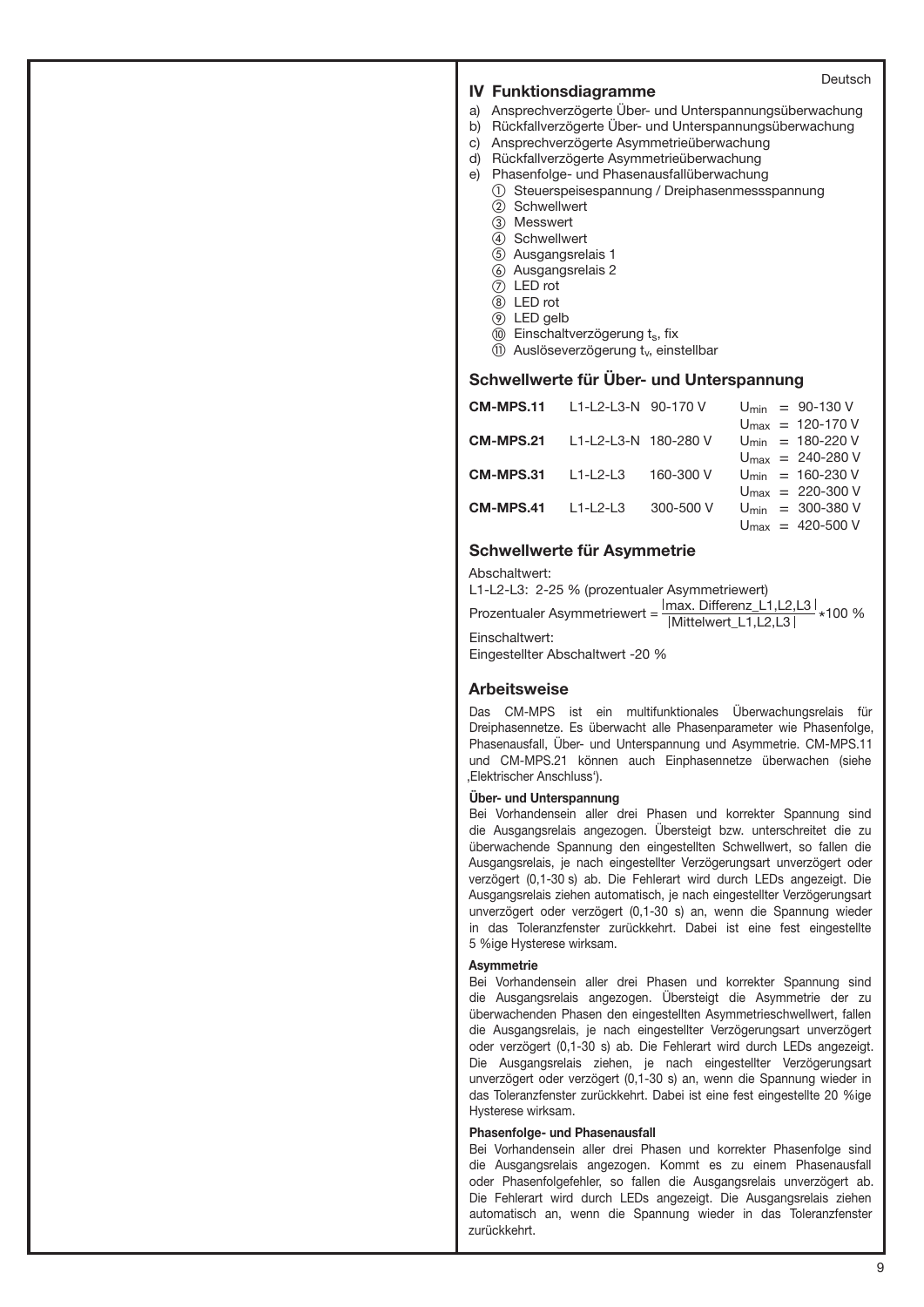# English **IV Function diagrams**

- a) ON-delayed over- and undervoltage monitoring
- b) OFF-delayed over- and undervoltage monitoring
- c) ON-delayed phase unbalance monitoring
- d) OFF-delayed phase unbalance monitoring
- e) Phase sequence and phase failure monitoring
	- Control supply voltage / Three-phase measured voltage
		- 2 Threshold value
		- Measured value
		- $\overline{4}$ ) Threshold value
		- (5) Output relay 1
		- Output relay 2
		- Red LED
		- 8 Red LED
		- Yellow LED
		- $<sup>10</sup>$  Start-up delay t<sub>s</sub>, fixed</sup>
		- $(1)$  Tripping delay  $t_v$ , adjustable

#### **Threshold values for over- and undervoltage**

| CM-MPS.11 | L1-L2-L3-N 90-170 V  |           |  | $U_{\text{min}} = 90 - 130 V$          |
|-----------|----------------------|-----------|--|----------------------------------------|
|           |                      |           |  | $U_{\text{max}} = 120 - 170 V$         |
| CM-MPS.21 | L1-L2-L3-N 180-280 V |           |  | $U_{\text{min}} = 180 - 220 V$         |
|           |                      |           |  | $U_{\text{max}} = 240 - 280$ V         |
| CM-MPS.31 | $L1-L2-L3$           | 160-300 V |  | $U_{\text{min}} = 160 - 230 \text{ V}$ |
|           |                      |           |  | $U_{\text{max}} = 220 - 300 \text{ V}$ |
| CM-MPS.41 | $L1-L2-L3$           | 300-500 V |  | $U_{\text{min}} = 300 - 380 \text{ V}$ |
|           |                      |           |  | $U_{\text{max}} = 420 - 500 \text{ V}$ |

## **Threshold values for phase unbalance**

Switch-off value:

L1-L2-L3: 2-25 % (unbalance value in percentage)

Unbalance value in percentage  $=\frac{|\text{Max. difference\_L1,L2,L3}|}{|\text{Average value\_L1,L2,L3}|}$  \*100 % Switch-on value:

Set switch-off value -20%

## **Operating principle**

CM-MPS is a multifunctional monitoring relay for three-phase mains. It monitors all phase parameters such as phase sequence, phase failure, over- and undervoltage and phase unbalance. CM-MPS.11 and CM-MPS.21 are also suitable for monitoring single-phase mains (see , Electrical connection').

## **Over- and undervoltage**

If all three phases are present with correct voltage, the output relays are energized. If the voltage to be monitored exceeds or falls below the set threshold value, the output relays de-energize instantaneously or delayed (0.1-30 s), depending on the set time delay. The fault type is indicated by LEDs. The output relays reenergize automatically, instantaneously or with delay (0.1-30 s), depending on the set time delay, as soon as the voltage returns to the tolerance range, taking into account a fixed hysteresis of 5 %.

#### **Phase unbalance**

If all three phases are present with correct voltage, the output relays are energized. If the phase unbalance of the phases to be monitored exceeds the set unbalance threshold value, the output relays deenergize instantaneously or delayed (0.1-30 s), depending on the set time delay. The fault type is indicated by LEDs. The output relays re-energize, instantaneously or with delay (0.1-30 s), depending on the set time delay, as soon as the voltage returns to the tolerance range, taking into account a fixed hysteresis of 20 %.

#### **Phase sequence and phase failure**

If all three phases are present with correct phase sequence, the output relays are energized. They de-energize immediately if a phase failure or a phase sequence error occurs. The fault type is indicated by LEDs. The output relays re-energize automatically as soon as the voltage returns to the tolerance range.

## Français **IV Diagrammes de fonctionnement**

- a) Surveillance de sous- et surtension temporisée au travail
- b) Surveillance de sous- et surtension temporisée au repos
- c) Surveillance du déséquilibre des phases, temporisée au travail
- d) Surveillance du déséquilibre des phases, temporisée au repos
- e) Surveillance d'ordre et défaillance de phase
	- Tension d'alimentation de commande/Tension de mesure triphasée (2) Valeur de seuil
	- (3) Valeur mesurée
	- Valeur de seuil
	- $\overline{6}$  Relais de sortie 1
	- $\overline{6}$  Relais de sortie 2
	-
	- LED rouge
	- LED rouge
	- LED jaune
	- $10$  Temporisation de démarrage  $t_s$ , fixe
	- $(1)$  Temporisation de déclenchement t<sub>y</sub>, ajustable

#### **Valeurs de seuil pour sous- et surtension**

| <b>CM-MPS.11</b> L1-L2-L3-N 90-170 V  |           |  | $U_{\text{min}} = 90 - 130 V$          |
|---------------------------------------|-----------|--|----------------------------------------|
|                                       |           |  | $U_{\text{max}} = 120 - 170 \text{ V}$ |
| <b>CM-MPS.21</b> L1-L2-L3-N 180-280 V |           |  | $U_{\text{min}} = 180 - 220 V$         |
|                                       |           |  | $U_{\text{max}} = 240 - 280 \text{ V}$ |
| $CM-MPS.31$ $L1-L2-L3$                | 160-300 V |  | $U_{\text{min}} = 160 - 230 V$         |
|                                       |           |  | $U_{\text{max}} = 220 - 300 \text{ V}$ |
| $CM-MPS.41$ $L1-L2-L3$                | 300-500 V |  | $U_{\text{min}} = 300 - 380 \text{ V}$ |
|                                       |           |  | $U_{\text{max}} = 420 - 500 \text{ V}$ |

## **Valeur de seuil pour déséquilibre des phases**

Valeur de déclenchement:

L1-L2-L3: 2-25 % (valeur du déséquilibre en pourcentage) Valeur du déséquilibre en pourcentage <sub>=  $|\text{U}\right|$ Taleur moyenne\_L1,L2,L3 $|\times$ 100 %</sub>

Valeur d'enclenchement: Valeur de déclenchement ajustée -20 %

## **Principe de fonctionnement**

CM-MPS est un relais de contrôle multifonction pour des réseaux triphasés. Il surveille les paramètres suivants: ordre des phases, défaillance de phase, sous- et surtension, déséquilibre des phases. CM-MPS.11 et CM-MPS.21 sont aussi appropriés pour la surveillance des réseaux monophasés (voir , Raccordement électrique').

#### **Sous- et surtension**

Si les trois phases sont présentes avec la tension correcte, les relais de sortie sont activés. Si la tension à surveiller dépasse ou chute en dessous de la valeur de seuil ajustée, les relais de sortie se désactivent, selon la temporisation sélectionnée, sans temporisation ou avec temporisation (0,1-30 s). Le type d'erreur est indiqué par LED. Les relais de sortie s'activent automatiquement, selon la temporisation sélectionnée, avec (0,1-30 s) ou sans temporisation, lorsque la tension atteint de nouveau la plage de tolérance, l'hystérésis étant fixée à 5 %.

#### **Déséquilibre des phases**

Si les trois phases sont présentes avec une valeur de tension correcte, les relais de sortie sont activés. Si le déséquilibre des phases à surveiller dépasse la valeur de seuil ajustée, les relais de sortie se désactivent, selon la temporisation sélectionnée, avec (0,1- 30 s) ou sans temporisation. Le type d'erreur est indiqué par LED. Les relais de sortie s'activent, selon la temporisation sélectionnée, avec (0,1-30 s) ou sans temporisation, lorsque la tension atteint de nouveau la plage de tolérance, l'hystérésis étant fixée à 20 %.

#### **Ordre des phases et défaillance de phase**

Si les trois phases sont présentes avec l'ordre correct, les relais de sortie sont activés. S'il survient une défaillance de phase ou une erreur d'ordre des phases, les relais de sortie se désactivent immédiatement. Le type d'erreur est indiqué par LED. Les relais de sortie s'activent automatiquement, lorsque la tension atteint de nouveau la plage de tolérance.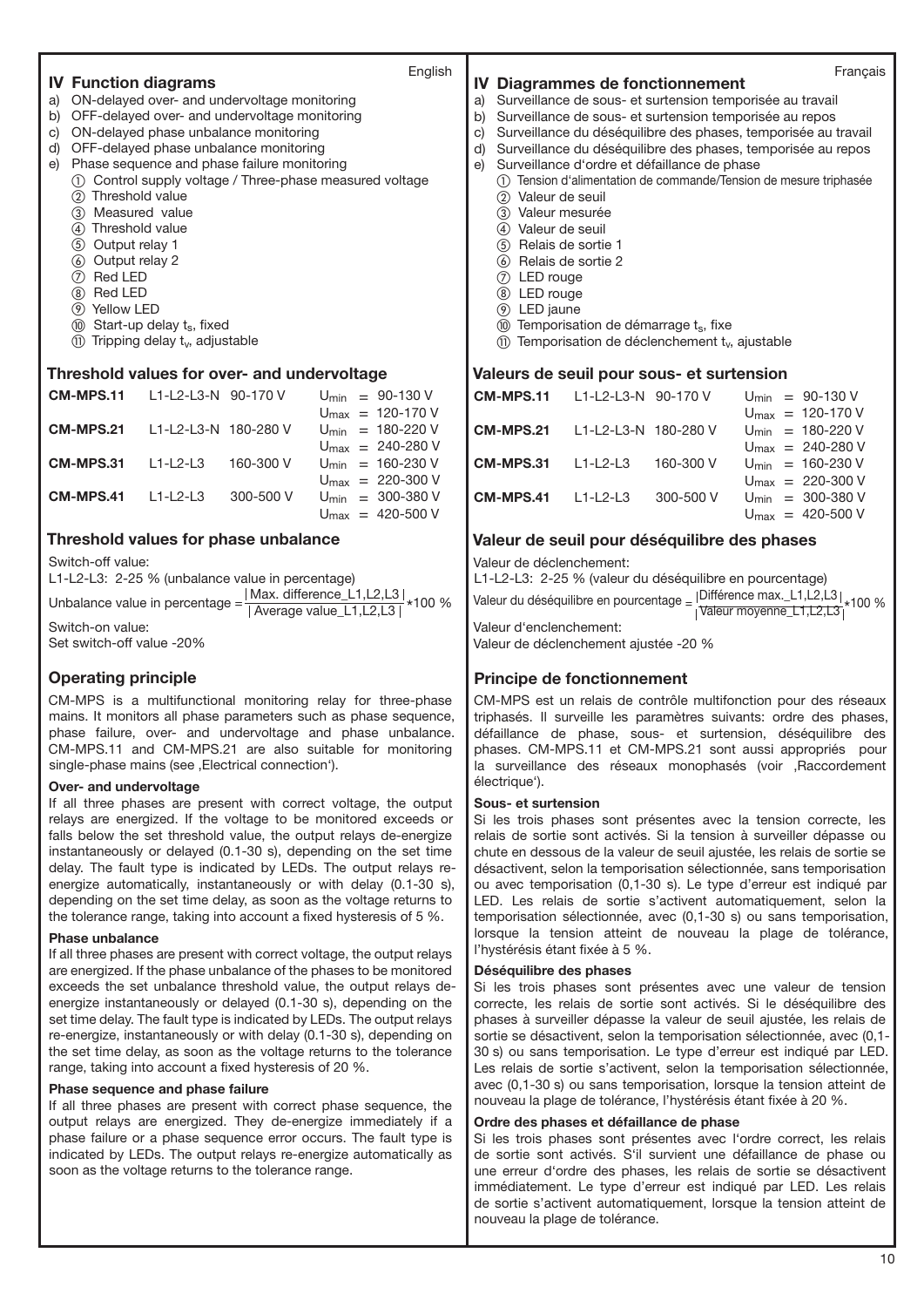# Español **IV Diagramas de funcionamiento**

- a) Control de sobre- y subtensión con retardo a la conexión
- b) Control de sobre- y subtensión con retardo a la desconexión
- c) Control del desequilibrio de fase con retardo a la conexión d) Control del desequilibrio de fase con retardo a la desconexión
- 
- e) Control de secuencia y pérdida de fase
	- Tensión de alimentación de mando/Tensión trifásica de medida  $(2)$  Valor umbral
		- Valor medido
	- Valor umbral
	- Relé de salida 1
	- Relé de salida 2
	- LED rojo
	- LED rojo
	- LED amarillo
	- $\omega$  Retardo de arranque ts, fijo
	- $(1)$  Retardo de disparo t<sub>v</sub>, ajustable

## **Valores umbrales para sobre- y subtensión**

| CM-MPS.11 | $11 - 2 - 3 - N$ 90-170 V |           |  | $U_{\text{min}} = 90 - 130 V$          |
|-----------|---------------------------|-----------|--|----------------------------------------|
|           |                           |           |  | $U_{\text{max}} = 120 - 170 V$         |
| CM-MPS.21 | L1-L2-L3-N 180-280 V      |           |  | $U_{\text{min}} = 180 - 220 V$         |
|           |                           |           |  | $U_{\text{max}} = 240 - 280 \text{ V}$ |
| CM-MPS.31 | $11 - 2 - 3$              | 160-300 V |  | $U_{\text{min}} = 160 - 230 V$         |
|           |                           |           |  | $U_{\text{max}} = 220 - 300 \text{ V}$ |
| CM-MPS.41 | $11-12-13$                | 300-500 V |  | $U_{\text{min}} = 300 - 380 \text{ V}$ |
|           |                           |           |  | $U_{\text{max}} = 420 - 500 \text{ V}$ |

#### **Valores umbrales para desequilibrio de fase**

Valor de desconexión:

L1-L2-L3: 2-25 % (valor porcentual de desequilibrio)

Valor porcentual de desequilibrio =  $\frac{|\text{Diferencia max.}\_\text{L1}, \text{L2}, \text{L3}|}{|\text{Value media\_}\_\text{L1}, \text{L2}, \text{L3}|} * 100\%$ 

Valor de conexión: Valor de desconexión ajustado -20 %

## **Principio de funcionamiento**

CM-MPS es un monitor multifuncional para redes trifásicas. Monitoriza los parámetros relacionados con las fases: secuencia de fases, pérdida de fase, sobre- y subtensión y desequilibrio de fase. CM-MPS.11 y CM-MPS.21 pueden también monitorizar redes monofásicas (véase .Conexión eléctrica').

#### **Sobre- y subtensión**

Los relés de salida se energizan si las tres fases están presentes con tensión correcta. Si la tensión monitorizada excede o cae por debajo del valor umbral ajustado, los relés de salida se des-energizan instantáneamente o con retardo (0,1-30 s), dependiendo del tiempo ajustado. El tipo de fallo se indica mediante los LEDs. Los relés de salida se re-energizan automáticamente con (0,1-30 s) o sin retardo, dependiendo del tiempo ajustado, en cuanto la tensión vuelve a entrar de nuevo en el rango de tolerancia, teniendo en cuenta una histéresis fija del 5%.

#### **Desequilibrio de fase**

Los relés de salida se energizan si las tres fases están presentes con tensión correcta. Si el desequilibrio de fases de la red monitorizada excede el valor umbral ajustado de desequilibrio, los relés de salida se des-energizan instantáneamente o retardado (0,1-30 s), dependiendo del tiempo ajustado. El tipo de fallo se indica mediante los LEDs. Los relés de salida se re-energizan automáticamente con (0,1-30 s) o sin retardo, dependiendo del tiempo ajustado, en cuanto la tensión vuelve a entrar de nuevo en el rango de tolerancia, teniendo en cuenta una histéresis fija del 20%.

#### **Secuencia y pérdida de fase**

Los relés de salida se energizan si las tres fases están presentes con la secuencia correcta. De producirse una pérdida de fase o una secuencia de fase incorrecta, los relés de salida se des-energizan sin retardo. El tipo de fallo se indica mediante los LEDs. Los relés de salida se re-energizan automáticamente, en cuanto la tensión vuelve a entrar de nuevo en el rango de tolerancia.

#### **IV Diagrammi di funzionamento**

- a) Controllo di sotto- e sovratensione con ritardo all'eccitazione
- b) Controllo di sotto- e sovratensione con ritardo alla diseccitazione
- c) Controllo dello squilibrio di fase con ritardo all'eccitazione
- d) Controllo dello squilibrio di fase con ritardo alla diseccitazione
- e) Controllo di sequenza e mancanza fase
	- Tensione di comando/Tensione trifase sottoposta a misura (2) Valore di soglia
	- Valore misurato
	- Valore di soglia
	- $\overline{6}$ ) Relè di uscita 1
	- $\overline{6}$  Relè di uscita 2
	- LED rosso
	- LED rosso
	- LED giallo
	- $\omega$  Ritardo di inserzione ts, fisso
	- $(1)$  Ritardo di intervento t<sub>v,</sub> regolabile

#### **Valori di soglia per sovra- e sottotensione**

| <b>CM-MPS.11</b> L1-L2-L3-N 90-170 V  |            |           |  | $U_{\text{min}} = 90 - 130 V$          |
|---------------------------------------|------------|-----------|--|----------------------------------------|
|                                       |            |           |  | $U_{\text{max}} = 120-170 \text{ V}$   |
| <b>CM-MPS.21</b> L1-L2-L3-N 180-280 V |            |           |  | $U_{\text{min}} = 180 - 220 V$         |
|                                       |            |           |  | $U_{\text{max}} = 240 - 280 \text{ V}$ |
| <b>CM-MPS.31</b>                      | $L1-L2-L3$ | 160-300 V |  | $U_{\text{min}} = 160 - 230 V$         |
|                                       |            |           |  | $U_{\text{max}} = 220 - 300 \text{ V}$ |
| $CM-MPS.41$ $L1-L2-L3$                |            | 300-500 V |  | $U_{\text{min}} = 300 - 380 \text{ V}$ |
|                                       |            |           |  | $U_{\text{max}} = 420 - 500 \text{ V}$ |

## **Valori di soglia per squilibrio di fase**

Valore di disinserzione:

L1-L2-L3: 2-25 % (valore percentuale di squilibrio)

Valore percentuale di squilibrio =  $\frac{|D|}{|V|}$  |  $\frac{|D|}{|V|}$  medio\_L1,L2,L3  $|$  \*100 %

Valore d'inserzione: Valore di disinserzione impostato -20 %

## **Principio di funzionamento:**

CM-MPS è un relè di controllo multifunzione per reti trifase. Esso controlla i parametri delle fasi come sequenza fasi, mancanza fase, sovra- e sottotensione e lo squilibrio di fase. CM-MPS.11 e CM-MPS.21 sono anche in grado di monitorare reti monofasi (vedere 'Collegamento elettrico').

#### **Sovra- e sottotensione**

Se tutte le tre fasi sono presenti con la tensione corretta, i relè di uscita sono eccitati. Se la tensione sottoposta a misura aumenta o diminuisce oltre il valore di soglia impostato, i relè di uscita si diseccitano, a seconda del modo di ritardo impostato, senza o con (0,1-30 s) ritardo. Il tipo di errore viene visualizzato via LED. I relè di uscita si rieccitano automaticamente, a seconda del modo di ritardo impostato, senza o con (0,1-30 s) ritardo, quando la tensione ha raggiunto di nuovo il range di tolleranza, considerando un'isteresi preimpostata in modo fisso del 5 %.

#### **Squilibrio di fase**

Se tutte le tre fasi sono presenti con la tensione corretta, i relè di uscita sono eccitati. Se lo squilibrio delle fasi sottoposte a misura aumenta oltre il valore di soglia dello squilibrio impostato, i relè di uscita si diseccitano, a seconda del modo di ritardo impostato, senza o con (0,1-30 s) ritardo. Il tipo di errore viene visualizzato via LED. I relè di uscita si rieccitano automaticamente, a seconda del modo di ritardo impostato, senza o con (0,1-30 s) ritardo, quando la tensione ha raggiunto di nuovo il range di tolleranza, considerando un'isteresi preimpostata in modo fisso del 20 %.

#### **Sequenza fasi e mancanza fase**

Se tutte le tre fasi sono presenti con la sequenza corretta, i relè di uscita sono eccitati. In caso di mancanza fase oppure errore di sequenza fasi, i relè di uscita si diseccitano senza ritardo. Il tipo di errore viene visualizzato via LED. I relè di uscita si rieccitano automaticamente quando la tensione ha raggiunto di nuovo il range di tolleranza.